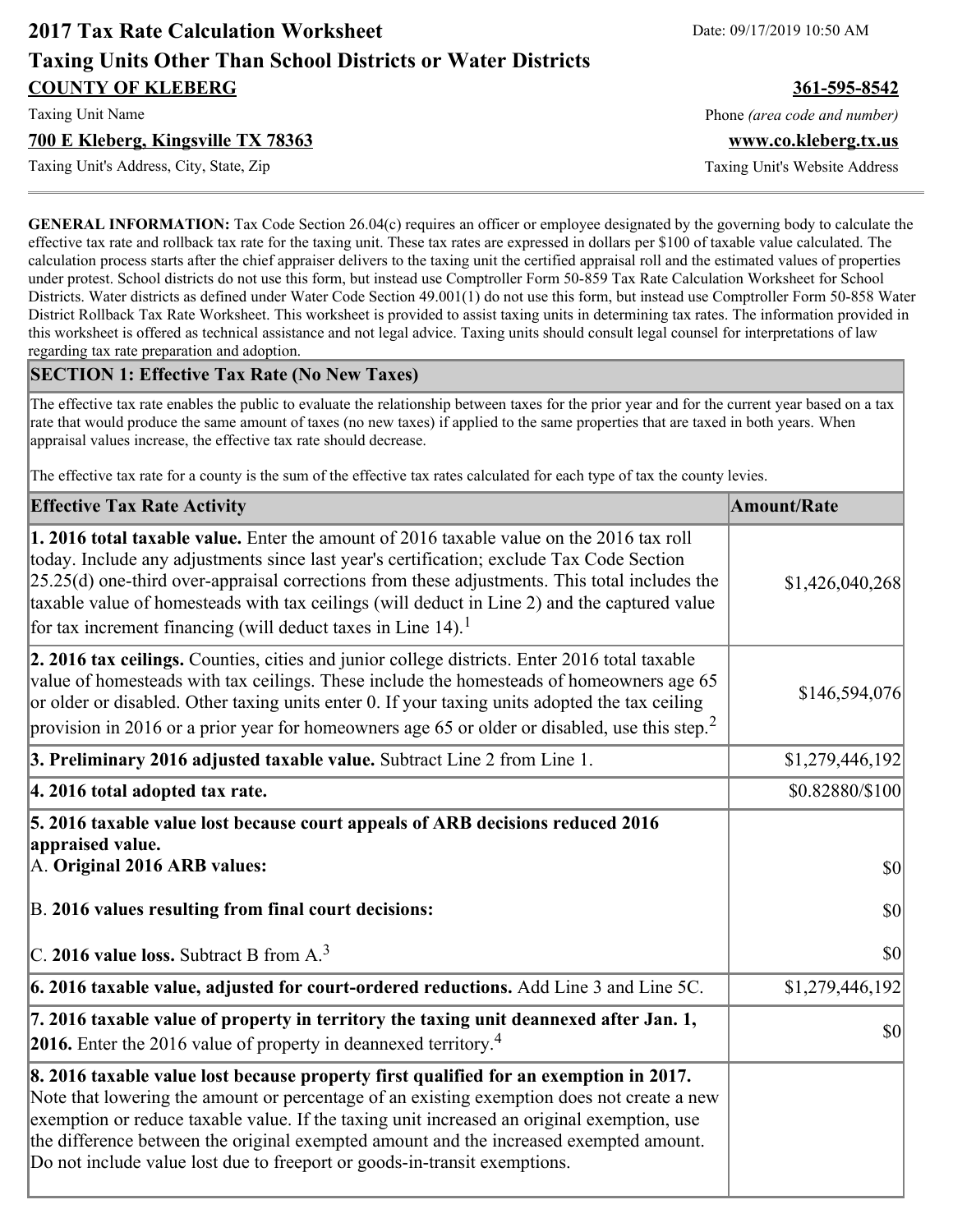| A. Absolute exemptions. Use 2016 market value:                                                                                                                                                                                                                                                                                                                                                                        | \$266,760       |
|-----------------------------------------------------------------------------------------------------------------------------------------------------------------------------------------------------------------------------------------------------------------------------------------------------------------------------------------------------------------------------------------------------------------------|-----------------|
| B. Partial exemptions. 2017 exemption amount or 2017 percentage exemption times 2016<br>value:                                                                                                                                                                                                                                                                                                                        | \$1,376,023     |
| C. Value loss. Add A and $B^5$ .                                                                                                                                                                                                                                                                                                                                                                                      | \$1,642,783     |
| 9. 2016 taxable value lost because property first qualified for agricultural appraisal (1-<br>d or 1-d-1), timber appraisal, recreational/scenic appraisal or public access airport<br>special appraisal in 2017. Use only properties that qualified in 2017 for the first time; do<br>not use properties that qualified in 2016.                                                                                     |                 |
| A. 2016 market value:                                                                                                                                                                                                                                                                                                                                                                                                 | \$634,980       |
| B. 2017 productivity or special appraised value:                                                                                                                                                                                                                                                                                                                                                                      | \$28,250        |
| $ C$ . Value loss. Subtract B from A. <sup>6</sup>                                                                                                                                                                                                                                                                                                                                                                    | \$606,730       |
| 10. Total adjustments for lost value. Add lines 7, 8C and 9C.                                                                                                                                                                                                                                                                                                                                                         | \$2,249,513     |
| 11. 2016 adjusted taxable value. Subtract Line 10 from Line 6.                                                                                                                                                                                                                                                                                                                                                        | \$1,277,196,679 |
| 12. Adjusted 2016 taxes. Multiply Line 4 by Line 11 and divide by \$100.                                                                                                                                                                                                                                                                                                                                              | \$10,585,406    |
| 13. Taxes refunded for years preceding tax year 2016. Enter the amount of taxes refunded<br>by the taxing unit for tax years preceding tax year 2016. Types of refunds include court<br>decisions, Tax Code Section 25.25(b) and (c) corrections and Tax Code Section 31.11<br>payment errors. Do not include refunds for tax year 2016. This line applies only to tax years<br>preceding tax year 2016. <sup>7</sup> | \$22,538        |
| 14. Taxes in tax increment financing (TIF) for tax year 2016. Enter the amount of taxes<br>paid into the tax increment fund for a reinvestment zone as agreed by the taxing unit. If the<br>taxing unit has no 2017 captured appraised value in Line 16D, enter $08$                                                                                                                                                  | $ 10\rangle$    |
| 15. Adjusted 2016 taxes with refunds and TIF adjustment. Add Lines 12 and 13, subtract<br>Line $14.9$                                                                                                                                                                                                                                                                                                                 | \$10,607,944    |
| 16. Total 2017 taxable value on the 2017 certified appraisal roll today. This value<br>includes only certified values and includes the total taxable value of homesteads with tax<br>ceilings (will deduct in Line 18). These homesteads include homeowners age 65 or older or<br>disabled. <sup>10</sup>                                                                                                             |                 |
| A. Certified values:                                                                                                                                                                                                                                                                                                                                                                                                  | \$1,442,854,846 |
| B. Counties: Include railroad rolling stock values certified by the Comptroller's office:                                                                                                                                                                                                                                                                                                                             | \$3,020,429     |
| C. Pollution control and energy storage system exemption: Deduct the value of property<br>exempted for the current tax year for the first time as pollution control or energy storage<br>system property:                                                                                                                                                                                                             | $ 10\rangle$    |
| D. Tax increment financing: Deduct the 2017 captured appraised value of property taxable<br>by a taxing unit in a tax increment financing zone for which the 2017 taxes will be deposited<br>into the tax increment fund. Do not include any new property value that will be included in<br>Line 21 below.                                                                                                            | $ 10\rangle$    |
| <b>E. Total 2017 value.</b> Add A and B, then subtract C and D.                                                                                                                                                                                                                                                                                                                                                       | \$1,445,875,275 |
|                                                                                                                                                                                                                                                                                                                                                                                                                       |                 |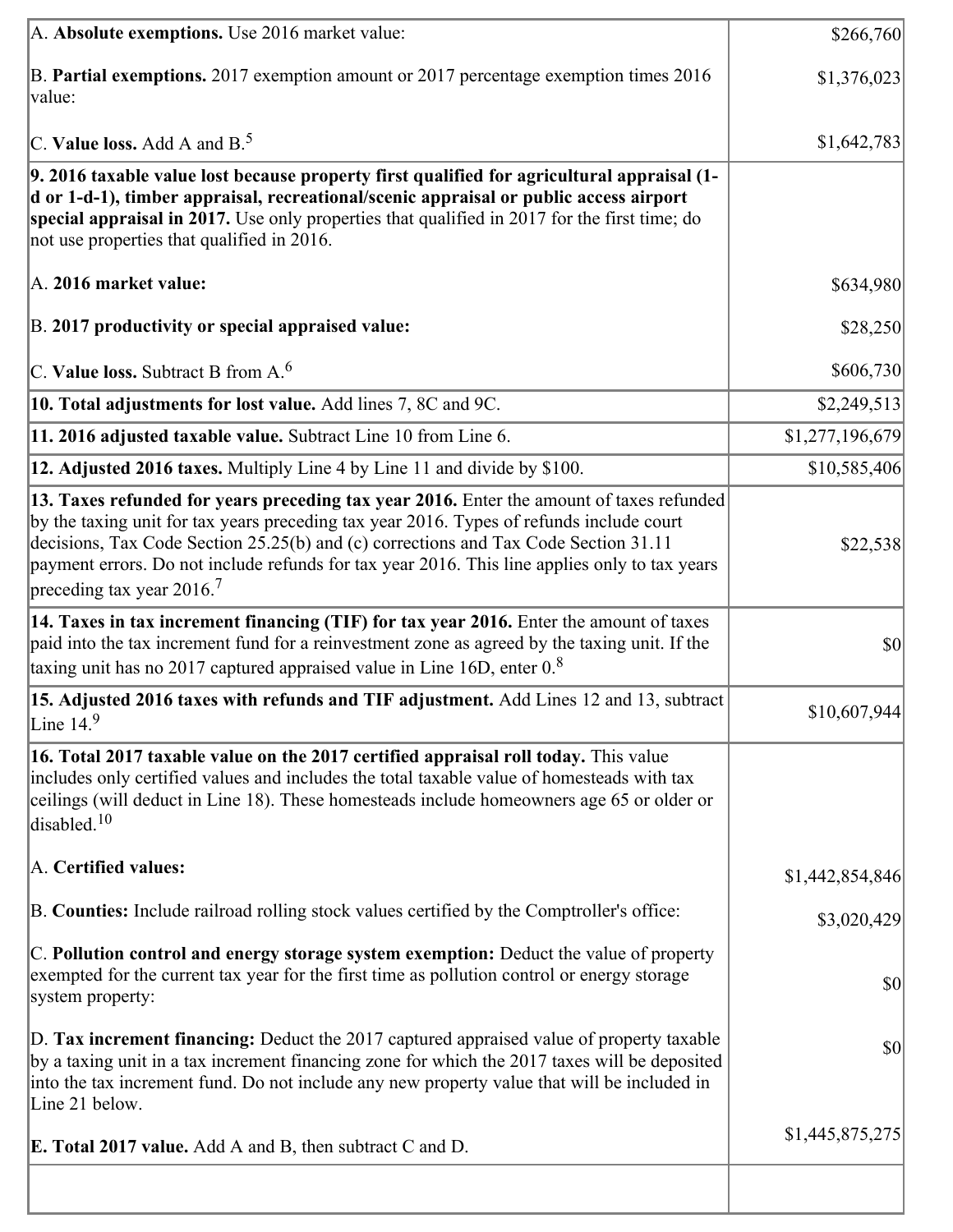| $ 17$ . Total value of properties under protest or not included on certified appraisal roll. <sup>12</sup>                                                                                                                                                                                                                                                                                                                                                                                                                                                                                                                                                         |                 |
|--------------------------------------------------------------------------------------------------------------------------------------------------------------------------------------------------------------------------------------------------------------------------------------------------------------------------------------------------------------------------------------------------------------------------------------------------------------------------------------------------------------------------------------------------------------------------------------------------------------------------------------------------------------------|-----------------|
| A. 2017 taxable value of properties under protest. The chief appraiser certifies a list of<br>properties still under ARB protest. The list shows the appraisal district's value and the<br>taxpayer's claimed value, if any, or an estimate of the value if the taxpayer wins. For each of<br>the properties under protest, use the lowest of these values. Enter the total value. <sup>13</sup>                                                                                                                                                                                                                                                                   | \$24,237,375    |
| B. 2017 value of properties not under protest or included on certified appraisal roll.<br>The chief appraiser gives taxing units a list of those taxable properties that the chief<br>appraiser knows about, but are not included in the appraisal roll certification. These<br>properties also are not on the list of properties that are still under protest. On this list of<br>properties, the chief appraiser includes the market value, appraised value and exemptions for<br>the preceding year and a reasonable estimate of the market value, appraised value and<br>exemptions for the current year. Use the lower market, appraised or taxable value (as | $ 10\rangle$    |
| appropriate). Enter the total value. <sup>14</sup>                                                                                                                                                                                                                                                                                                                                                                                                                                                                                                                                                                                                                 | \$24,237,375    |
| C. Total value under protest or not certified: Add A and B.                                                                                                                                                                                                                                                                                                                                                                                                                                                                                                                                                                                                        |                 |
| 18. 2017 tax ceilings. Counties, cities and junior colleges enter 2017 total taxable value of<br>homesteads with tax ceilings. These include the homesteads of homeowners age 65 or older<br>or disabled. Other taxing units enter 0. If your taxing units adopted the tax ceiling provision<br>in 2016 or a prior year for homeowners age 65 or older or disabled, use this step. <sup>15</sup>                                                                                                                                                                                                                                                                   | \$150,419,157   |
| 19. 2017 total taxable value. Add Lines 16E and 17C. Subtract Line 18.                                                                                                                                                                                                                                                                                                                                                                                                                                                                                                                                                                                             | \$1,319,693,493 |
| 20. Total 2017 taxable value of properties in territory annexed after Jan. 1, 2016.<br>Include both real and personal property. Enter the 2017 value of property in territory<br>annexed. <sup>16</sup>                                                                                                                                                                                                                                                                                                                                                                                                                                                            | $ 10\rangle$    |
| 21. Total 2017 taxable value of new improvements and new personal property located<br>in new improvements. New means the item was not on the appraisal roll in 2016. An<br>improvement is a building, structure, fixture or fence erected on or affixed to land. New<br>additions to existing improvements may be included if the appraised value can be<br>determined. New personal property in a new improvement must have been brought into the<br>taxing unit after Jan. 1, 2016, and be located in a new improvement. New improvements do<br>include property on which a tax abatement agreement has expired for $2017$ . <sup>17</sup>                       | \$36,039,915    |
| 22. Total adjustments to the 2017 taxable value. Add Lines 20 and 21.                                                                                                                                                                                                                                                                                                                                                                                                                                                                                                                                                                                              | \$36,039,915    |
| 23. 2017 adjusted taxable value. Subtract Line 22 from Line 19.                                                                                                                                                                                                                                                                                                                                                                                                                                                                                                                                                                                                    | \$1,283,653,578 |
| 24. 2017 effective tax rate. Divide Line 15 by Line 23 and multiply by $$100$ . <sup>18</sup>                                                                                                                                                                                                                                                                                                                                                                                                                                                                                                                                                                      | \$0.82638/\$100 |
| 25. COUNTIES ONLY. Add together the effective tax rates for each type of tax the county<br>levies. The total is the 2017 county effective tax rate. <sup>19</sup>                                                                                                                                                                                                                                                                                                                                                                                                                                                                                                  | \$0.82638/\$100 |

- <sup>1</sup>Tex. Tax Code Section 26.012(14) <sup>9</sup>Tex. Tax Code Section 26.012(13)
	-
- <sup>2</sup>Tex. Tax Code Section 26.012(14) <sup>10</sup>Tex. Tax Code Section 26.012<br><sup>3</sup>Tex. Tax Code Section 26.012(13) <sup>11</sup>Tex. Tax Code Section 26.03(c)
- $3$ Tex. Tax Code Section 26.012(13)<br> $4$ Tex. Tax Code Section 26.012(15) <sup>12</sup>Tex. Tax Code Section 26.01(c) and (d) <sup>13</sup>Tex. Tax Code Section 26.01(c)
- $5$ Tex. Tax Code Section 26.012(15)
- 
- <sup>6</sup>Tex. Tax Code Section 26.012(15) <sup>14</sup>Tex. Tax Code Section 26.01(d)<br><sup>7</sup>Tex. Tax Code Section 26.012(13) <sup>15</sup>Tex. Tax Code Section 26.012(6)
- $7$ Tex. Tax Code Section 26.012(13)<br><sup>8</sup>Tex. Tax Code Section 26.03(c)
- 
- $16$ Tex. Tax Code Section 26.012(17)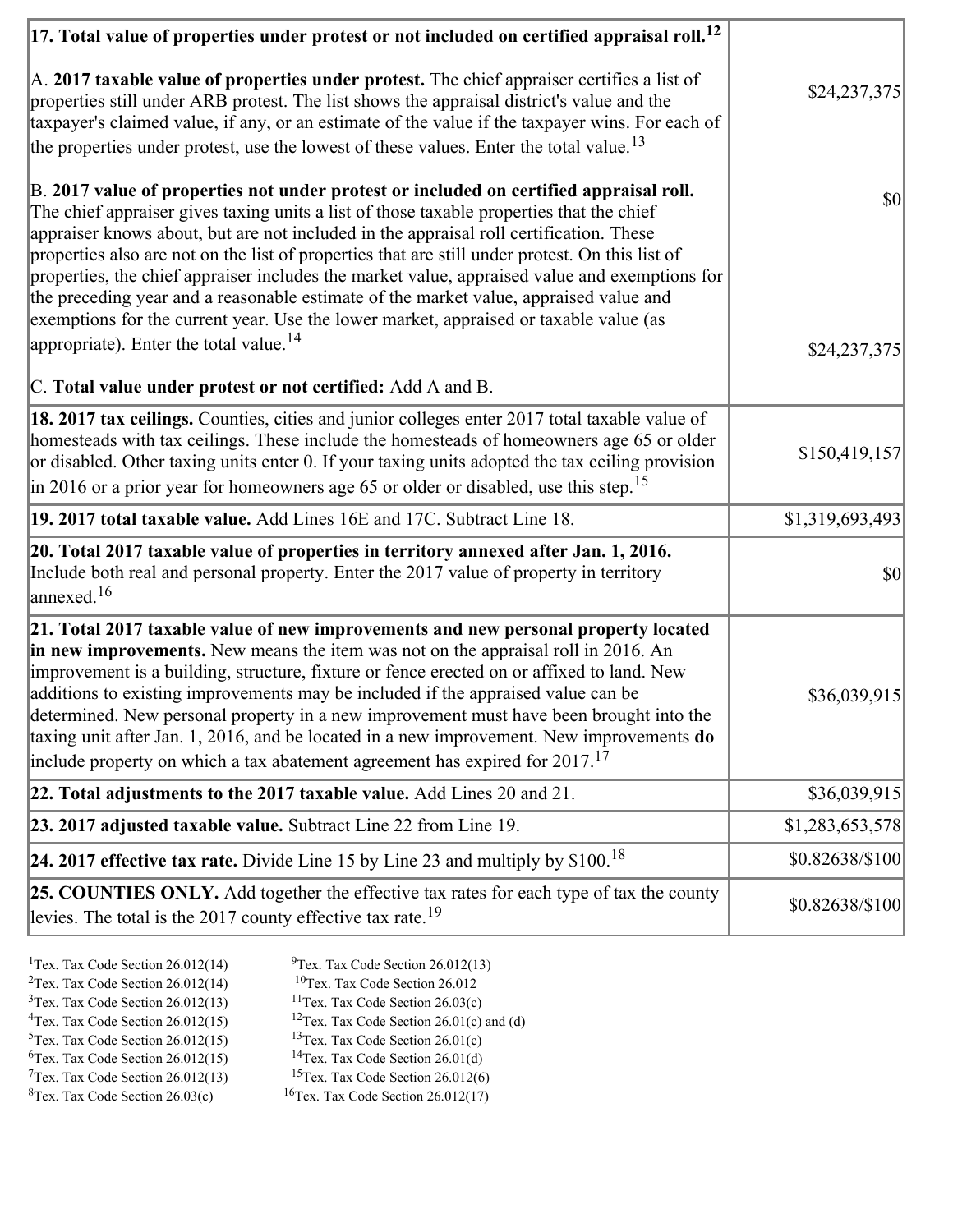# **SECTION 2: Rollback Tax Rate**

The rollback tax rate is split into two separate rates:

- 1. **Maintenance and Operations (M&O):** The M&O portion is the tax rate that is needed to raise the same amount of taxes that the taxing unit levied in the prior year plus eight percent. This rate accounts for such things as salaries, utilities and day-to-day operations.
- 2. **Debt:** The debt tax rate includes the debt service necessary to pay the taxing unit's debt payments in the coming year. This rate accounts for principal and interest on bonds and other debt secured by property tax revenue.

The rollback tax rate for a county is the sum of the rollback tax rates calculated for each type of tax the county levies. In most cases the rollback tax rate exceeds the effective tax rate, but occasionally decreases in a taxing unit's debt service will cause the effective tax rate to be higher than the rollback tax rate.

| <b>Rollback Tax Rate Activity</b>                                                                                                                                                                                                                                                                                                                                                                                                                                                                                                                                                                                                                                       | <b>Amount/Rate</b> |
|-------------------------------------------------------------------------------------------------------------------------------------------------------------------------------------------------------------------------------------------------------------------------------------------------------------------------------------------------------------------------------------------------------------------------------------------------------------------------------------------------------------------------------------------------------------------------------------------------------------------------------------------------------------------------|--------------------|
| 26. 2016 maintenance and operations ( $M&O$ ) tax rate.                                                                                                                                                                                                                                                                                                                                                                                                                                                                                                                                                                                                                 | \$0.79500/\$100    |
| 27. 2016 adjusted taxable value. Enter the amount from Line 11.                                                                                                                                                                                                                                                                                                                                                                                                                                                                                                                                                                                                         | \$1,277,196,679    |
| 28. 2016 M&O taxes.                                                                                                                                                                                                                                                                                                                                                                                                                                                                                                                                                                                                                                                     |                    |
| A. Multiply Line 26 by Line 27 and divide by \$100.                                                                                                                                                                                                                                                                                                                                                                                                                                                                                                                                                                                                                     | \$10,153,713       |
| B. Cities, counties and hospital districts with additional sales tax: Amount of additional<br>sales tax collected and spent on M&O expenses in 2016. Enter amount from full year's sales<br>tax revenue spent for M&O in 2016 fiscal year, if any. Other taxing units enter 0. Counties<br>exclude any amount that was spent for economic development grants from the amount of<br>sales tax spent.                                                                                                                                                                                                                                                                     | \$1,641,915        |
| C. Counties: Enter the amount for the state criminal justice mandate. If second or later year,<br>the amount is for increased cost above last year's amount. Other taxing units enter 0.                                                                                                                                                                                                                                                                                                                                                                                                                                                                                | $ 10\rangle$       |
| D. Transferring function: If discontinuing all of a department, function or activity and<br>transferring it to another taxing unit by written contract, enter the amount spent by the taxing<br>unit discontinuing the function in the 12 months preceding the month of this calculation. If<br>the taxing unit did not operate this function for this 12-month period, use the amount spent<br>in the last full fiscal year in which the taxing unit operated the function. The taxing unit<br>discontinuing the function will subtract this amount in H below. The taxing unit receiving<br>the function will add this amount in H below. Other taxing units enter 0. | $ 10\rangle$       |
| E. Taxes refunded for years preceding tax year 2016: Enter the amount of M&O taxes<br>refunded in the preceding year for taxes before that year. Types of refunds include court<br>decisions, Tax Code Section 25.25(b) and (c) corrections and Section 31.11 payment errors.<br>Do not include refunds for tax year 2016. This line applies only to tax years preceding tax<br> year 2016.                                                                                                                                                                                                                                                                             | \$21,580           |
| F. Enhanced indigent health care expenditures: Enter the increased amount for the<br>current year's enhanced indigent health care expenditures above the preceding tax year's<br>enhanced indigent health care expenditures, less any state assistance.                                                                                                                                                                                                                                                                                                                                                                                                                 | <b>\$0</b>         |
| G. Taxes in TIF: Enter the amount of taxes paid into the tax increment fund for a<br>reinvestment zone as agreed by the taxing unit. If the taxing unit has no 2017 captured<br>appraised value in Line 16D, enter 0.                                                                                                                                                                                                                                                                                                                                                                                                                                                   | $ 10\rangle$       |
| H. Adjusted M&O Taxes. Add A, B, C, E and F. For taxing unit with D, subtract if<br>discontinuing function and add if receiving function. Subtract G.                                                                                                                                                                                                                                                                                                                                                                                                                                                                                                                   | \$11,817,208       |
| 29. 2017 adjusted taxable value. Enter Line 23 from the Effective Tax Rate Worksheet.                                                                                                                                                                                                                                                                                                                                                                                                                                                                                                                                                                                   | \$1,283,653,578    |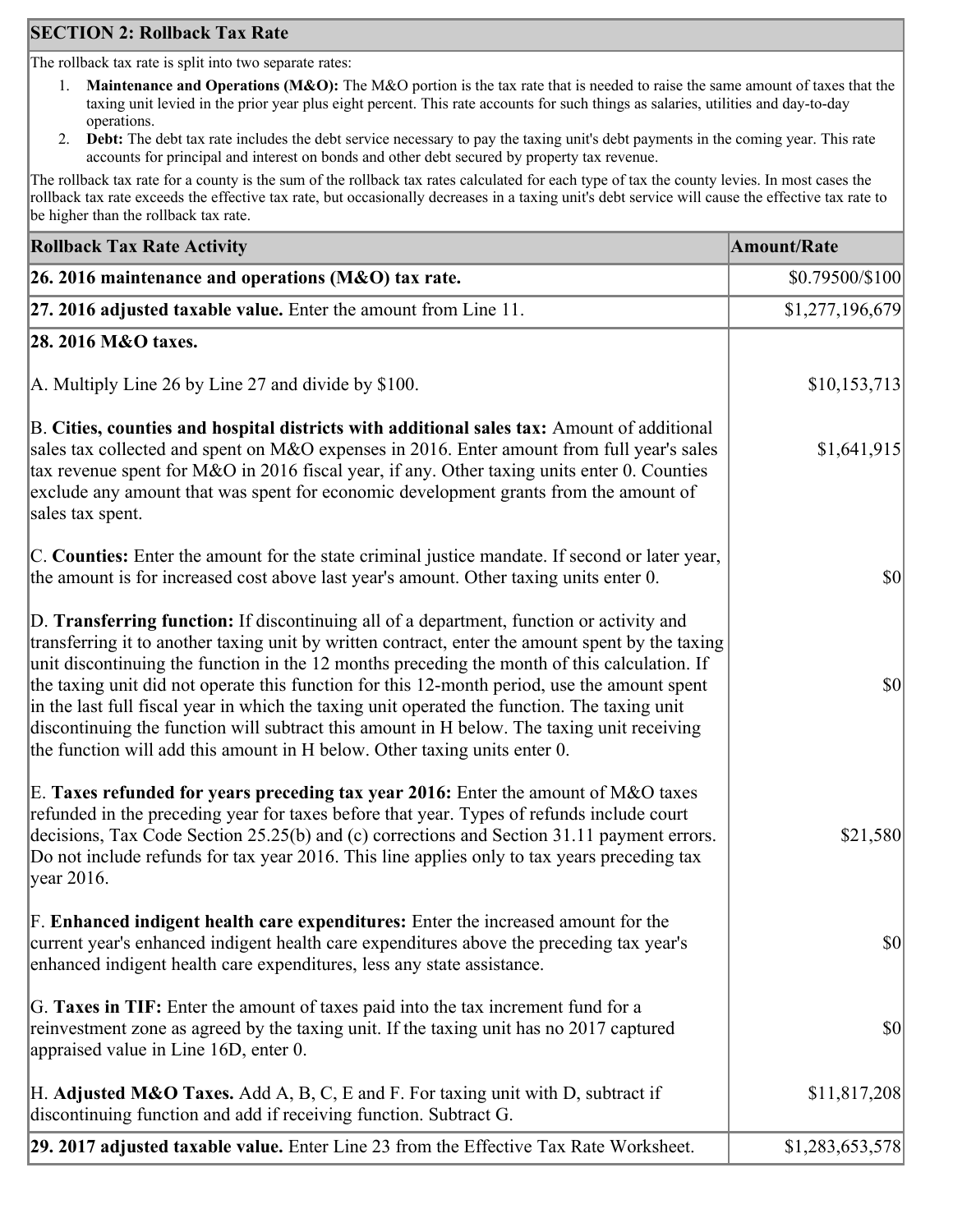| 30. 2017 effective maintenance and operations rate. Divide Line 28H by Line 29 and<br>multiply by \$100.                                                                                                                                                                                                                                                                                         | \$0.92059/\$100  |
|--------------------------------------------------------------------------------------------------------------------------------------------------------------------------------------------------------------------------------------------------------------------------------------------------------------------------------------------------------------------------------------------------|------------------|
| $31.2017$ rollback maintenance and operation rate. Multiply Line 30 by 1.08.                                                                                                                                                                                                                                                                                                                     | \$0.99423/\$100  |
| 32. Total 2017 debt to be paid with property taxes and additional sales tax revenue.<br>Debt means the interest and principal that will be paid on debts that:<br>$(1)$ are paid by property taxes,<br>$(2)$ are secured by property taxes,<br>$(3)$ are scheduled for payment over a period longer than one year and                                                                            |                  |
| $(4)$ are not classified in the taxing unit's budget as M&O expenses<br>A. Debt also includes contractual payments to other taxing units that have incurred debts on<br>behalf of this taxing unit, if those debts meet the four conditions above. Include only<br>amounts that will be paid from property tax revenue. Do not include appraisal district budget<br>payments. Enter debt amount. | \$435,920        |
| B. Subtract <b>unencumbered fund amount</b> used to reduce total debt.                                                                                                                                                                                                                                                                                                                           | \$0              |
| C. Subtract <b>amount paid</b> from other resources.                                                                                                                                                                                                                                                                                                                                             |                  |
| D. Adjusted debt. Subtract B and C from A.                                                                                                                                                                                                                                                                                                                                                       | \$0              |
|                                                                                                                                                                                                                                                                                                                                                                                                  | \$435,920        |
| 33. Certified 2016 excess debt collections. Enter the amount certified by the collector.                                                                                                                                                                                                                                                                                                         | \$0              |
| 34. Adjusted 2017 debt. Subtract Line 33 from Line 32D.                                                                                                                                                                                                                                                                                                                                          | \$435,920        |
| 35. Certified 2017 anticipated collection rate. Enter the rate certified by the collector. If<br>the rate is 100 percent or greater, enter 100 percent.                                                                                                                                                                                                                                          | 100.00%          |
| 36. 2017 debt adjusted for collections. Divide Line 34 by Line 35                                                                                                                                                                                                                                                                                                                                | \$435,920        |
| $ 37, 2017$ total taxable value. Enter the amount on Line 19.                                                                                                                                                                                                                                                                                                                                    | \$1,319,693,493  |
| <b>38. 2017 debt tax rate.</b> Divide Line 36 by Line 37 and multiply by \$100.                                                                                                                                                                                                                                                                                                                  | $$0.03303/\$100$ |
| 39. 2017 rollback tax rate. Add Lines 31 and 38.                                                                                                                                                                                                                                                                                                                                                 | \$1.02726/\$100  |
| 40. COUNTIES ONLY. Add together the rollback tax rates for each type of tax the county<br>levies. The total is the 2017 county rollback tax rate.                                                                                                                                                                                                                                                | \$1.02726/\$100  |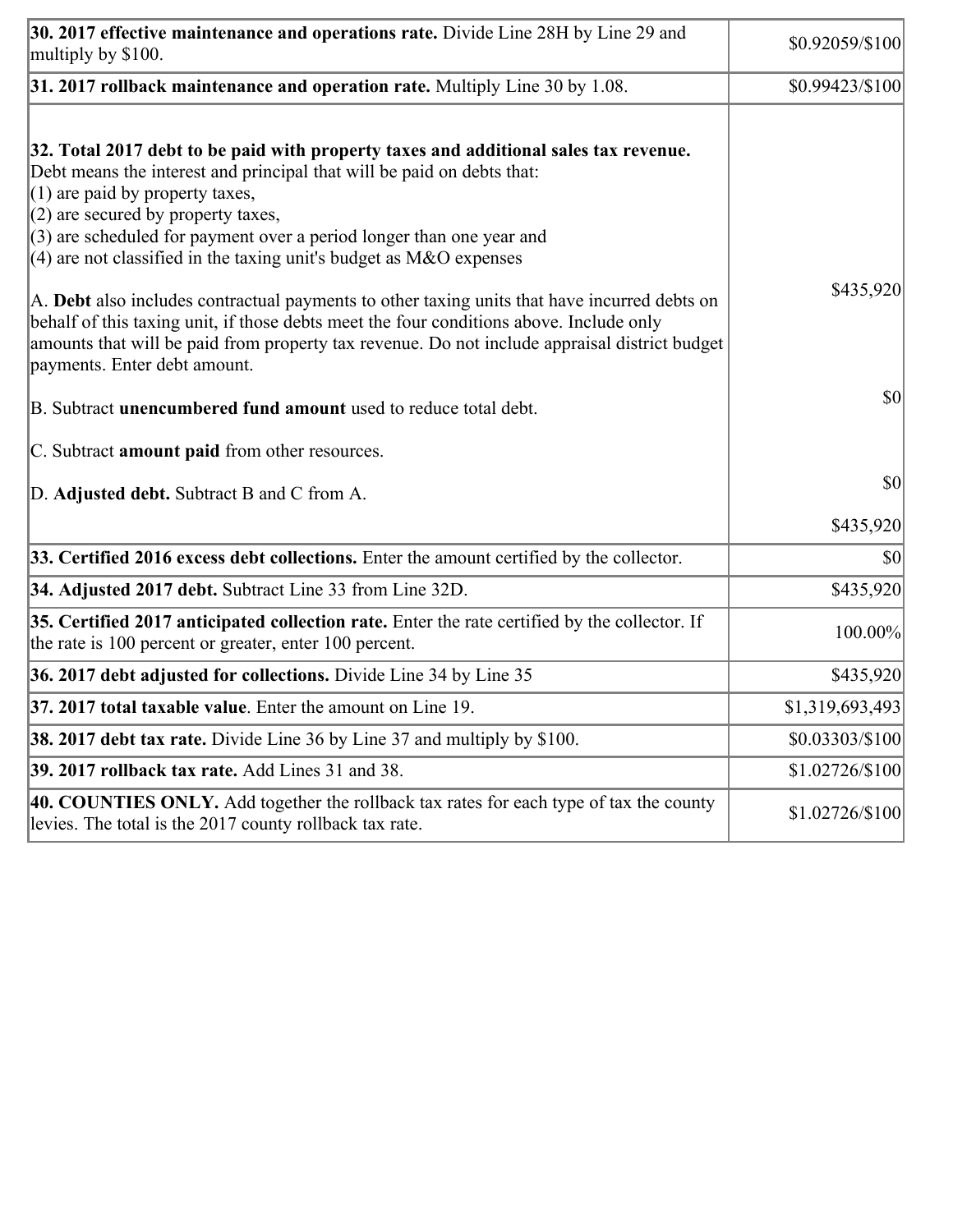# **SECTION 3: Additional Sales Tax to Reduce Property Taxes**

Cities, counties and hospital districts may levy a sales tax specifically to reduce property taxes. Local voters by election must approve imposing or abolishing the additional sales tax. If approved, the taxing unit must reduce its effective and rollback tax rates to offset the expected sales tax revenue.

This section should only be completed by a county, city or hospital district that is required to adjust its effective tax rate and/or rollback tax rate because it adopted the additional sales tax.

| <b>Activity</b>                                                                                                                                                                                                                                                                                                                                                                                                                | <b>Amount/Rate</b> |
|--------------------------------------------------------------------------------------------------------------------------------------------------------------------------------------------------------------------------------------------------------------------------------------------------------------------------------------------------------------------------------------------------------------------------------|--------------------|
| 41. Taxable Sales. For taxing units that adopted the sales tax in November 2016 or May<br>[2017, enter the Comptroller's estimate of taxable sales for the previous four quarters. <sup>20</sup><br>Taxing units that adopted the sales tax before November 2016, skip this line.                                                                                                                                              | $\vert$ \$0        |
| $ 42$ . Estimated sales tax revenue. Counties exclude any amount that is or will be spent for<br>economic development grants from the amount of estimated sales tax revenue. <sup>21</sup> Taxing<br>units that adopted the sales tax in November 2016 or in May 2017.<br>Multiply the amount on Line 41 by the sales tax rate (.01, .005 or .0025, as applicable) and<br>multiply the result by .95. <sup>22</sup><br> - or - | \$1,825,132        |
| Taxing units that adopted the sales tax before November 2016.<br>Enter the sales tax revenue for the previous four quarters. Do not multiply by .95.                                                                                                                                                                                                                                                                           |                    |
| 43. 2017 total taxable value. Enter the amount from Line 37 of the Rollback Tax Rate<br>Worksheet.                                                                                                                                                                                                                                                                                                                             | \$1,319,693,493    |
| <b>44. Sales tax adjustment rate.</b> Divide Line 42 by Line 43 and multiply by \$100.                                                                                                                                                                                                                                                                                                                                         | \$0.13830/\$100    |
| 45. 2017 effective tax rate, unadjusted for sales tax. <sup>23</sup> Enter the rate from Line 24 or 25,<br>as applicable, on the Effective Tax Rate Worksheet.                                                                                                                                                                                                                                                                 | \$0.82638/\$100    |
| 46. 2017 effective tax rate, adjusted for sales tax. Taxing units that adopted the sales tax in<br>November 2016 or in May 2017. Subtract Line 44 from Line 45. Skip to Line 47 if you<br>adopted the additional sales tax before November 2016.                                                                                                                                                                               | \$0.82638/\$100    |
| 47. 2017 rollback tax rate, unadjusted for sales tax. <sup>24</sup> Enter the rate from Line 39 or 40,<br>as applicable, of the Rollback Tax Rate Worksheet.                                                                                                                                                                                                                                                                   | \$1.02726/\$100    |
| $ 48.2017$ rollback tax rate, adjusted for sales tax. Subtract Line 44 from Line 47.                                                                                                                                                                                                                                                                                                                                           | \$0.88896/\$100    |

<sup>17</sup>Tex. Tax Code Section  $26.012(17)$ 

<sup>18</sup>Tex. Tax Code Section 26.04(c)

<sup>19</sup>Tex. Tax Code Section 26.04(d)

 ${}^{20}$ Tex. Tax Code Section 26.041(d) <sup>21</sup>Tex. Tax Code Section  $26.041(i)$ 

 $22$ Tex. Tax Code Section 26.041(d)

<sup>23</sup>Tex. Tax Code Section 26.04(c)

 $24$ Tex. Tax Code Section 26.04(c)